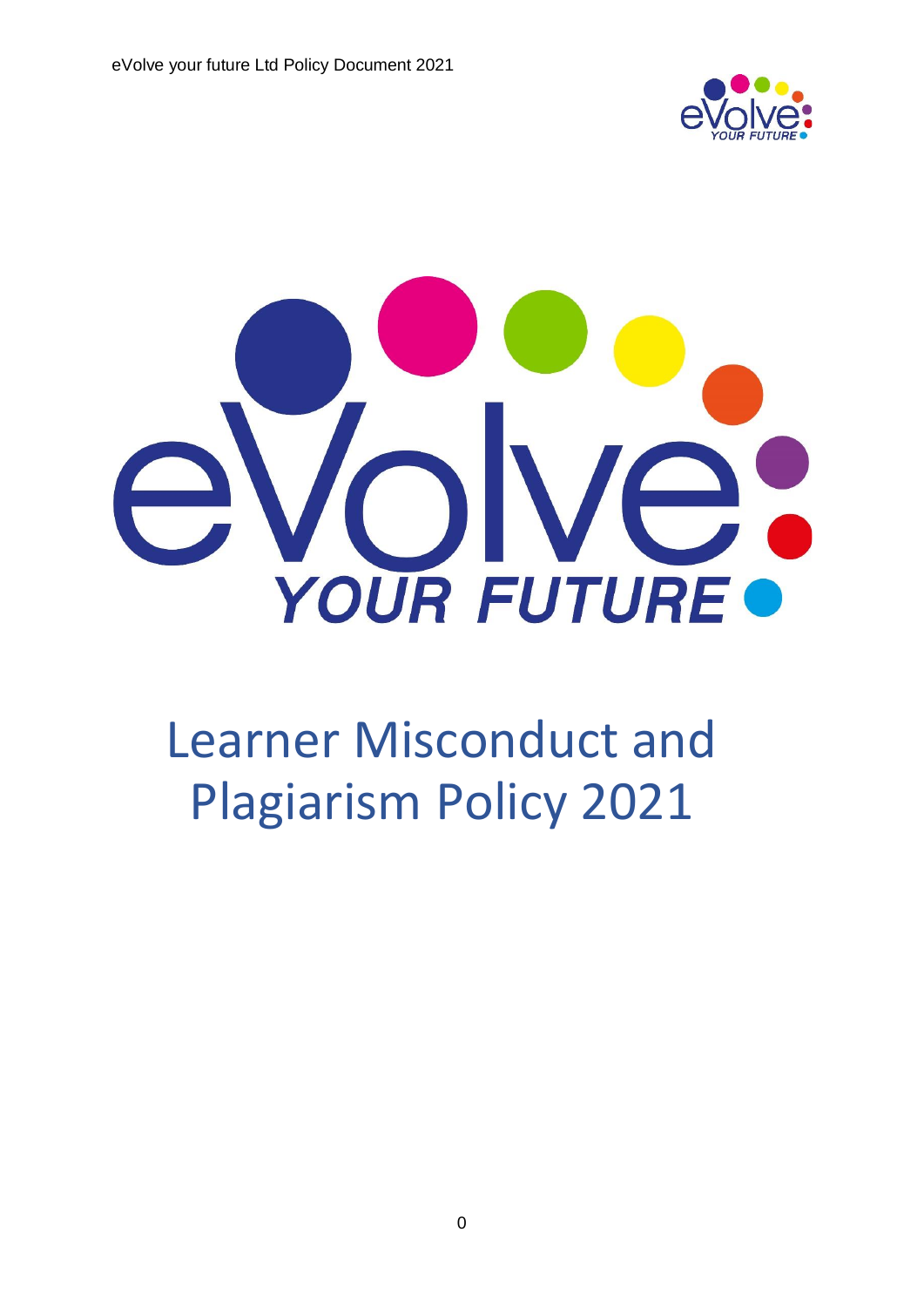

## Contents<br>Learner Miso

| 4. Procedures for Staff (such as tutors, assessors, including associates) when Learner |  |
|----------------------------------------------------------------------------------------|--|
|                                                                                        |  |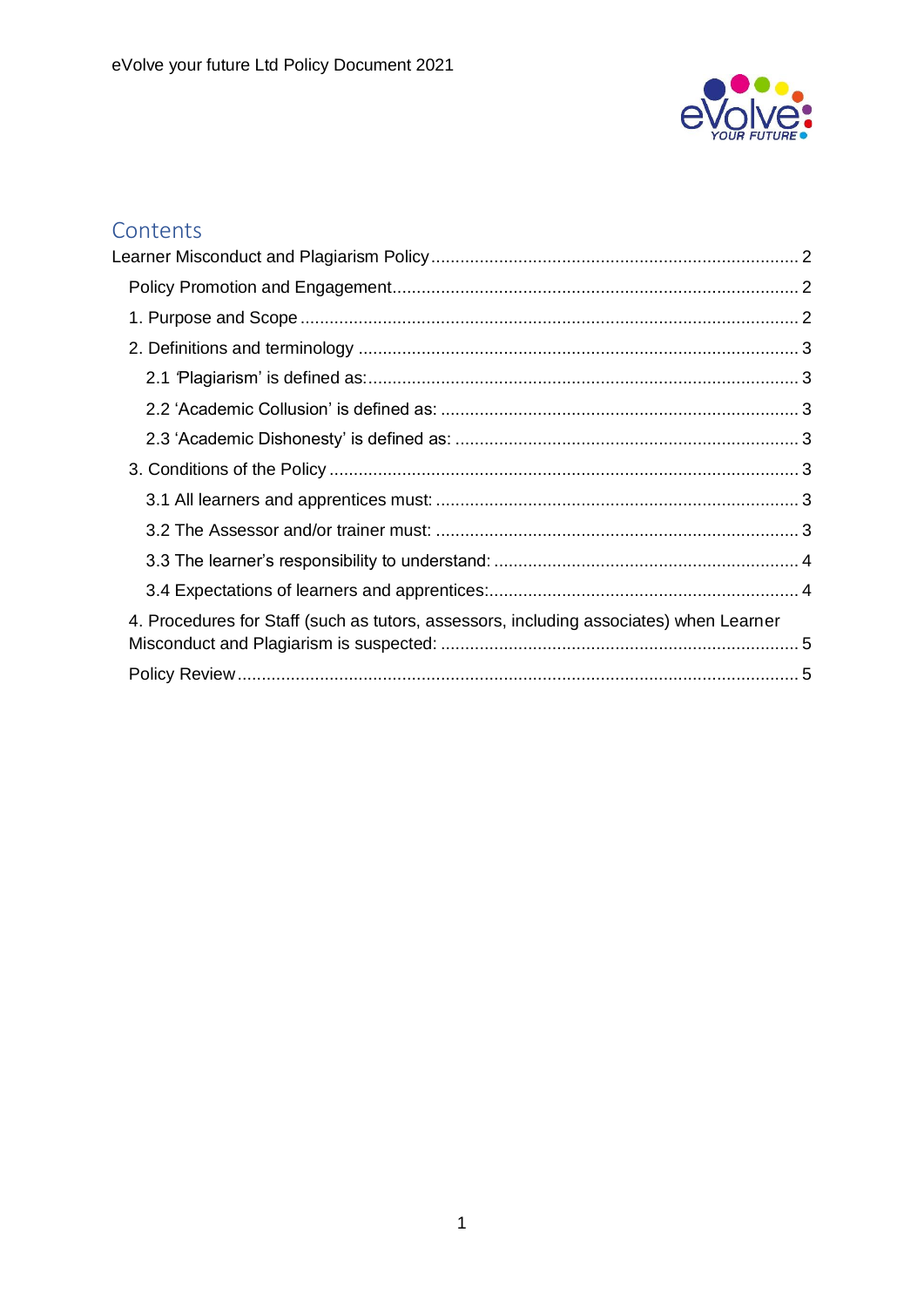

### <span id="page-2-0"></span>**Learner Misconduct and Plagiarism Policy**

#### <span id="page-2-1"></span>**Policy Promotion and Engagement**

All staff working for eVolve your future Ltd are required to read our policy documents and sign to confirm that they have done so.

EYF policies are reviewed annually unless there is a legislative or ethical reason for change to policy during the year. All colleagues are provided with an update document detailing any changes that have occurred following the last review. Each review is dated and version controlled. These changes are discussed in Team meetings with all staff and the understanding of these updates is also confirmed by a signature sheet.

Policies are in place to ensure that the company and it's staff are compliant with statutory legislation, partner regulations and the company specific requirements.

All relevant Policies can be accessed from the eVolve your future website, found at:

#### [www.evolveyourfuture.co.uk](http://www.evolveyourfuture.co.uk/)

Learners are made aware of the availability of these policies when they are signed up to our courses.

Policies are available to partners on request.

#### <span id="page-2-2"></span>**1. Purpose and Scope**

- This policy and procedure define the steps that staff or associates of 'eVolve your future Ltd., should take to report and take actions for either actual or suspected learner misconduct through plagiarism.
- The policy is also aimed at informing learners and apprentices of their responsibilities in producing and submitting academic work.
- This policy identifies and minimises the risk of learner misconduct through plagiarism to protect the integrity of eVolve your future Ltd, their prime contractors and the qualifications delivered by the centre, by responding to any allegations promptly and objectively.
- The policy reflects the processes described by the Joint Council for Qualifications (JCQ), which are also used in public examinations. In public examinations the policy will be extended by the examining board's own procedures. This policy includes eVolve your future Ltd., assessed and verified work which might contribute towards marks or results for vocational programmes such as Work-based Learning or Apprenticeships.
- Staff, learners and apprentices of eVolve your future Ltd, must read and understand the policy and procedures and its implications. The policy will be reproduced in induction literature so that learners and apprentices are aware of its existence.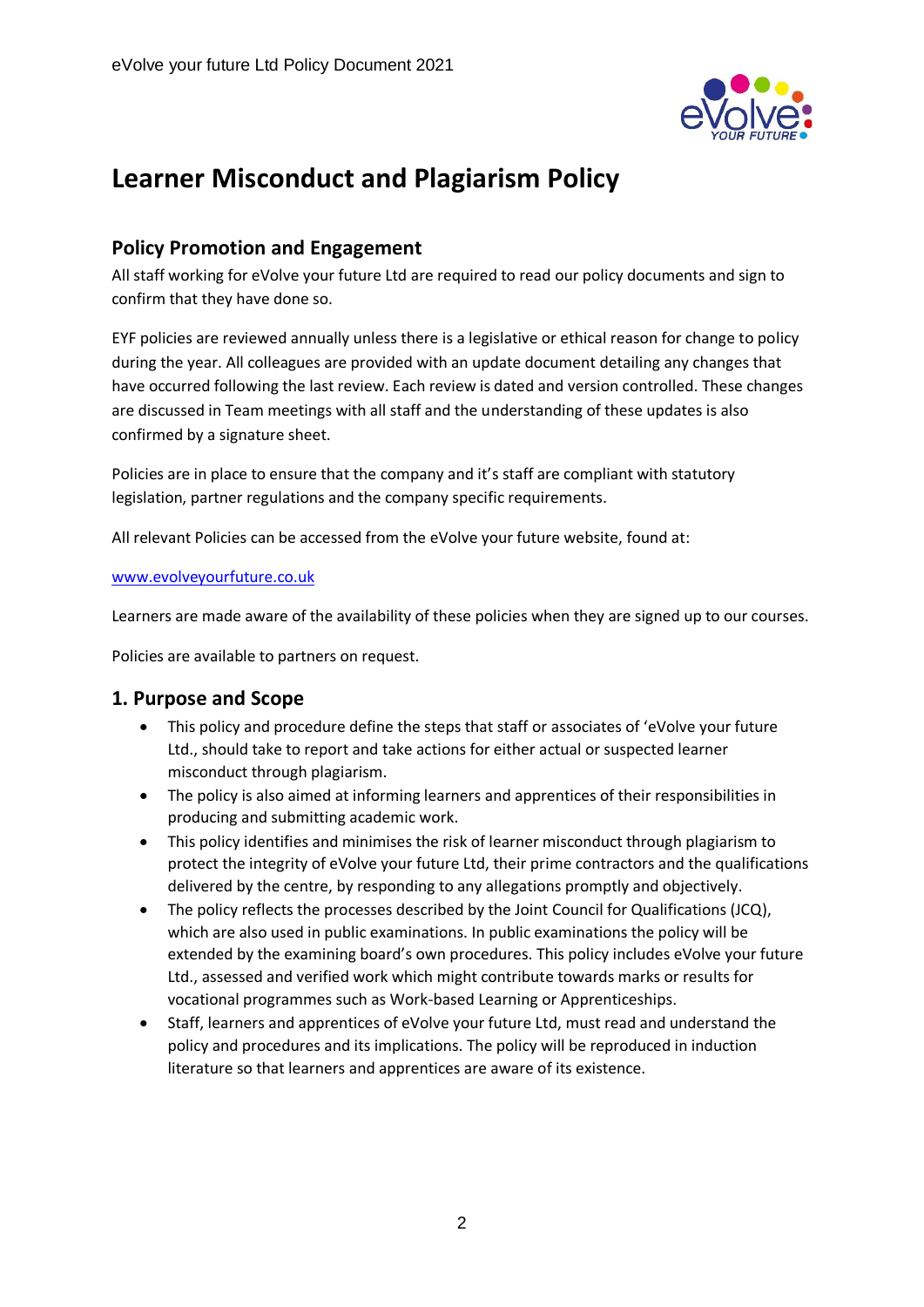

#### <span id="page-3-0"></span>**2. Definitions and terminology**

#### <span id="page-3-1"></span>2.1 *'*Plagiarism' is defined as:

- Submitting or presentation of someone else's published or unpublished work, in whole or in part, as one's own work without fully referencing the author.
- Submitting another person's written work as one's own original work.
- Using someone else's ideas without fully referencing of the source of information.
- Using pictures or images without permission or referencing of the source.

#### <span id="page-3-2"></span>2.2 'Academic Collusion' is defined as:

- Getting someone else to produce part or all of the work submitted.
- Colluding with one or more other learners and apprentices to produce a piece of work and submitting it individually as one's own.
- Knowingly allowing another learner to copy one's own work,
- The word 'academic' is related to any work produced for an academic course delivered and assessed by eVolve your future Ltd, incorporating examinations, controlled assessments, non-controlled assessments, vocationally assessed programmes, technical qualifications, and professional qualifications

#### <span id="page-3-3"></span>2.3 'Academic Dishonesty' is defined as:

- The use or possession of unauthorised material during and examination or controlled assessment.
- Obtaining help with answers to examination questions from someone else with or without their consent.
- Deliberate falsification of evidence.
- Impersonating someone else in an examination or controlled assessment.
- Bribery, which is buying or paying for academic work to submit as one's own.
- Fraudulent use of electronic or web-based materials for work submitted.

#### <span id="page-3-4"></span>**3. Conditions of the Policy**

#### <span id="page-3-5"></span>3.1 All learners and apprentices must:

- Be made aware of Plagiarism, Academic Collusion and Academic Dishonesty with the consequences and penalties for attempts or actual incidences of learner malpractice at their induction and with the issue of assessment briefs.
- The assessor and/or trainer is responsible for ensuring the learner signs to acknowledge their understanding of the academic misconduct above and should go through the 'Learners Responsibilities' and 'Expectations of Learners' section (below).

#### <span id="page-3-6"></span>3.2 The Assessor and/or trainer must:

- Ensure the learner receives guidance on the format of formal acknowledgement of source material at the start of their learning journey.
- Ensure that submitted work must represent the learner's own work and the learner must sign a written declaration that their evidence is 'authentic' (see 'expectation of learners' section).
- Must ensure assessment decisions are based upon gauging the authenticity, validity and consistency of the learner's own work, signing their work to confirm this.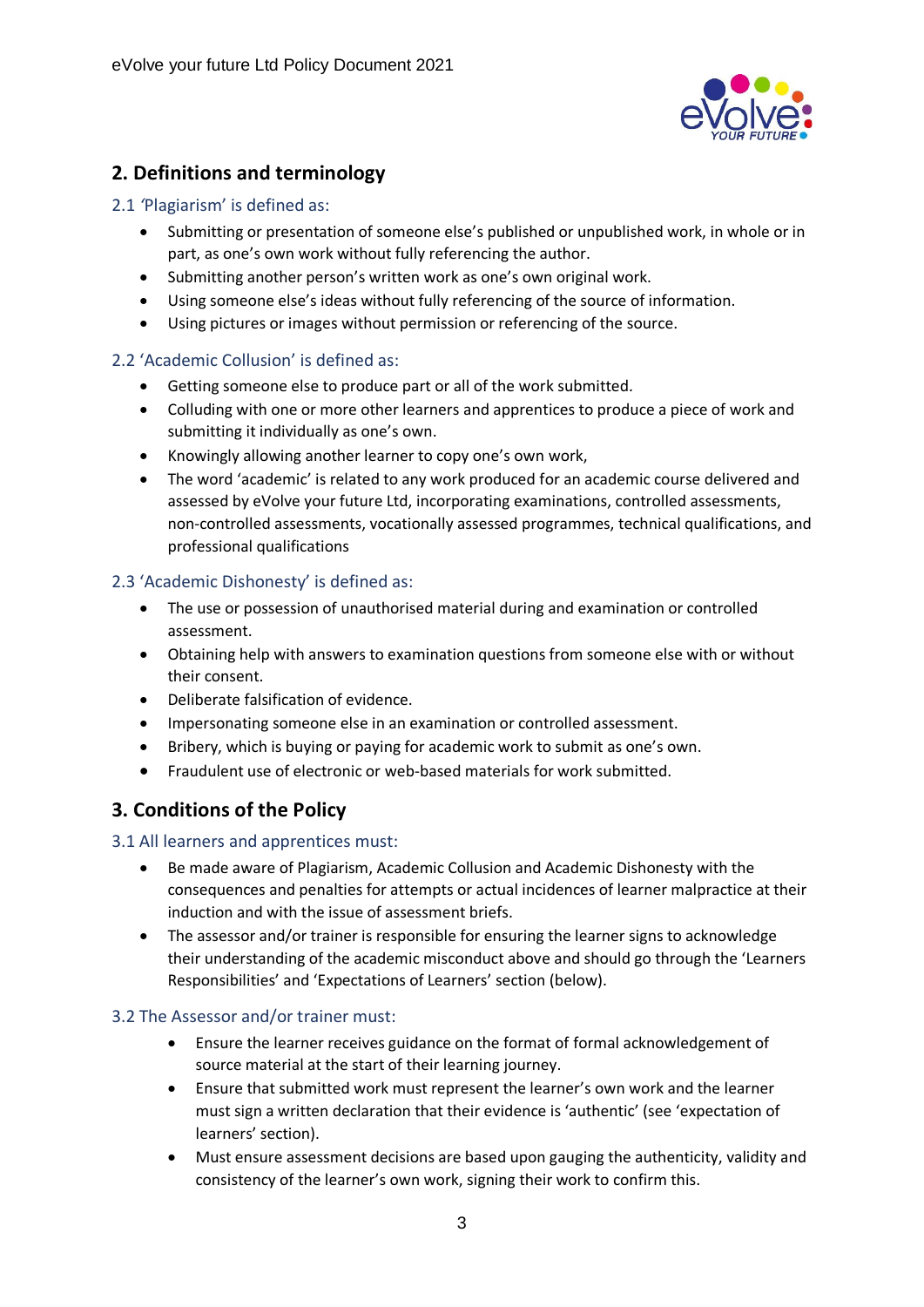

- Introduce processes for assessing work in ways that reduce and identify learner and apprentices misconduct and plagiarism. Processes may include:
- Ensure periods of supervised sessions during which knowledge evidence for assignments are produced by the learner.
- Use of practical or competence-based assessments taken via observation with one or more learners and apprentices.
- Use oral questions to ascertain their knowledge and understanding of skills, concepts and application connected to their work or qualification.
- Ensure that they use 1:1 review meetings with learners and apprentices, getting to know them through more informal dialogue.
- Request hand-written assessments occasionally
- Use Google as search-engine to source selected phrases that may be considered not within the learners and apprentices usual abilities.

#### <span id="page-4-0"></span>3.3 The learner's responsibility to understand:

The following are considered dishonest and regarded as unacceptable by eVolve your future Ltd:

- Taking someone else's work, images or ideas and passing them off as your own. This is known as 'Plagiarism'.
- Accessing someone else's work that is stored as digital material, copying or pasting in whole or in part and passing it off as your own. This is also 'Plagiarism'.
- Cheating, that is acting unfairly to gain an advantage or dishonestly taking another's work or ideas. Even cheating with the other person's consent is dishonest. This is both 'Plagiarism', 'Collusion' (colluding with someone is consulting with them) and 'Academic Dishonesty'.
- Secretly agreeing with others to cheat or deceive. This is also 'Collusion'.
- Working with other learners and apprentices to collectively produce work as one's own, beyond requests of training/assessing staff to work together. This is 'Collusion' and 'Academic dishonesty', leading to 'Plagiarism'.

If you are suspected or discovered to have done any of the things above, eVolve your future Ltd, will investigate and may take disciplinary action against you. This will involve raising the 'Code of Conduct Procedures'.

#### <span id="page-4-1"></span>3.4 Expectations of learners and apprentices:

- You will only hand in your own original work, declaring to say it is your own.
- When you use information provided by someone else, you will acknowledge so by referencing their name and details of the information as guided by your tutor and/or assessor.
- You will never use another person's digital storage as if it is you own work or copy from someone else's digital storage.
- You will never let other learners and apprentices access, use or copy from you work to pass it off as their own.
- You will expect that all cases of suspected academic misconduct to be fully investigated by eVolve your future Ltd., using the Code of Conduct procedures. If proved, you can expect eVolve your future Ltd to take action against you which may mean risking your qualification and training opportunity.